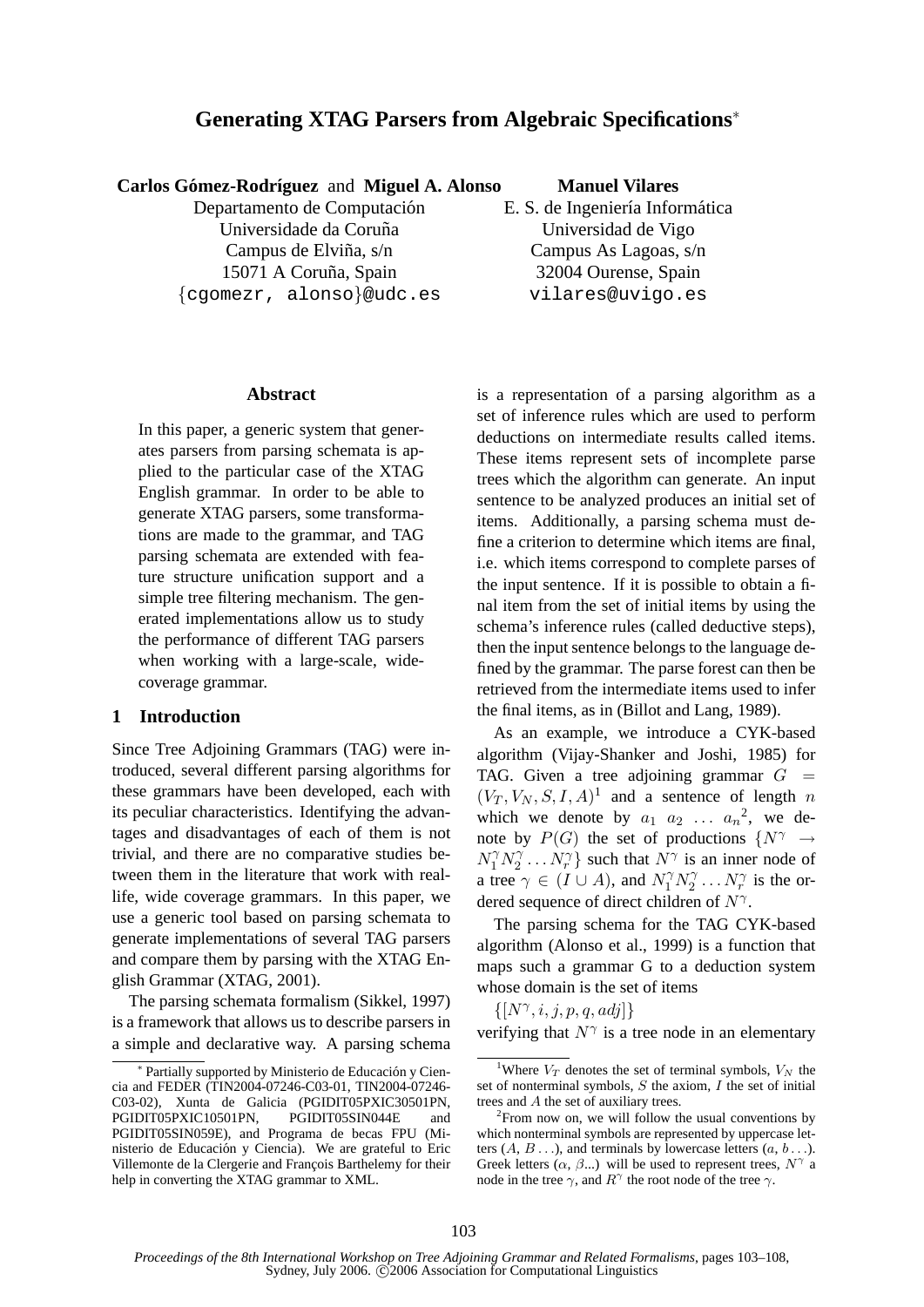tree  $\gamma \in (I \cup A)$ , *i* and  $j$   $(0 \le i \le j)$  are string positions,  $p$  and  $q$  may be undefined or instantiated to positions  $i \leq p \leq q \leq j$  (the latter only when  $\gamma \in A$ ), and  $adj \in \{true, false\}$  indicates whether an adjunction has been performed on node  $N^{\gamma}$ .

The positions  $i$  and  $j$  indicate that a substring  $a_{i+1} \ldots a_j$  of the string is being recognized, and positions  $p$  and  $q$  denote the substring dominated by  $\gamma$ 's foot node. The final item set would be

 $\{[R^{\alpha}, 0, n, -, -, adj] \mid \alpha \in I\}$ 

for the presence of such an item would indicate that there exists a valid parse tree with yield  $a_1 a_2$ ...  $a_n$  and rooted at  $R^{\alpha}$ , the root of an initial tree; and therefore there exists a complete parse tree for the sentence.

A *deductive step*  $\frac{\eta_1...\eta_m}{\xi}$   $\Phi$  allows us to infer the item specified by its consequent  $\xi$  from those in its antecedents  $\eta_1 \ldots \eta_m$ . *Side conditions* ( $\Phi$ ) specify the valid values for the variables appearing in the antecedents and consequent, and may refer to grammar rules or specify other constraints that must be verified in order to infer the consequent. The deductive steps for our CYK-based parser are shown in figure 1. The steps  $\mathcal{D}_{\text{CYK}}^{\text{Scan}}$  and  $\mathcal{D}_{\text{CYK}}^{\epsilon}$  are used to start the bottom-up parsing process by recognizing a terminal symbol for the input string, or none if we are using a tree with an epsilon node. The  $\mathcal{D}_{\text{CYK}}^{\text{Binary}}$  step (where the operation  $p \cup p'$  returns  $p$  if  $p$  is defined, and  $p'$  otherwise) represents the bottom-up parsing operation which joins two subtrees into one, and is analogous to one of the deductive steps of the CYK parser for CFG. The  $\mathcal{D}_{\text{CYK}}^{\text{Unary}}$  step is used to handle unary branching productions.  $\mathcal{D}^{\text{Foot}}_{\text{CYK}}$  and  $\mathcal{D}^{\text{Adj}}_{\text{CYK}}$  implement the adjunction operation, where a tree  $\beta$  is adjoined into a node  $N^{\gamma}$ ; their side condition  $\beta \in \text{adj}(N^{\gamma})$  means that  $\beta$  must be adjoinable into the node  $N^{\gamma}$  (which involves checking that  $N^{\gamma}$  is an adjunction node, comparing its label to  $\mathbf{R}^{\beta}$ 's and verifying that no adjunction constraint disallows the operation). Finally, the  $\mathcal{D}_{\text{CYK}}^{\text{Subs}}$  step implements the substitution operation in grammars supporting it.

As can be seen from the example, parsing schemata are simple, high-level descriptions that convey the fundamental semantics of parsing algorithms while abstracting implementation details: they define a set of possible intermediate results and allowed operations on them, but they don't specify data structures for storing the results or an order for the operations to be executed. This high abstraction level makes schemata useful for defining, comparing and analyzing parsers in pencil and paper without worrying about implementation details. However, if we want to actually execute the parsers and analyze their results and performance in a computer, they must be implemented in a programming language, making it necessary to lose the high level of abstraction in order to obtain functional and efficient implementations.

In order to bridge this gap between theory and practice, we have designed and implemented a system able to automatically transform parsing schemata into efficient Java implementations of their corresponding algorithms. The input to this system is a simple and declarative representation of a parsing schema, which is practically equal to the formal notation that we used previously. For example, this is the  $\mathcal{D}_{\text{CYK}}^{\text{Binary}}$  deductive step shown in figure 1 in a format readable by our compiler:

```
@step CYKBinary
[ Node1 , i , k , p , q , adj1 ]<br>[ Node2 , k , j , p' , q' , adj2 ]<br>--------------------------------- Node3 -> Node1 Node2<br>[ Node3 , i , j , Union(p;p') , Union(q;q') , false ]
```
The parsing schemata compilation technique used by our system is based on the following fundamental ideas (Gómez-Rodríguez et al., 2006a):

- Each deductive step is compiled to a Java class containing code to match and search for antecedent items and generate the corresponding conclusions from the consequent.
- The step classes are coordinated by a deductive parsing engine, as the one described in (Shieber et al., 1995). This algorithm ensures a sound and complete deduction process, guaranteeing that all items that can be generated from the initial items will be obtained.
- To attain efficiency, an automatic analysis of the schema is performed in order to create indexes allowing fast access to items. As each different parsing schema needs to perform different searches for antecedent items, the index structures we generate are schema-specific. In this way, we guarantee constant-time access to items so that the computational complexity of our generated implementations is never above the theoretical complexity of the parsers.
- Since parsing schemata have an open notation, for any mathematical object can potentially appear inside items, the system includes an extensibility mechanism which can be used to define new kinds of objects to use in schemata.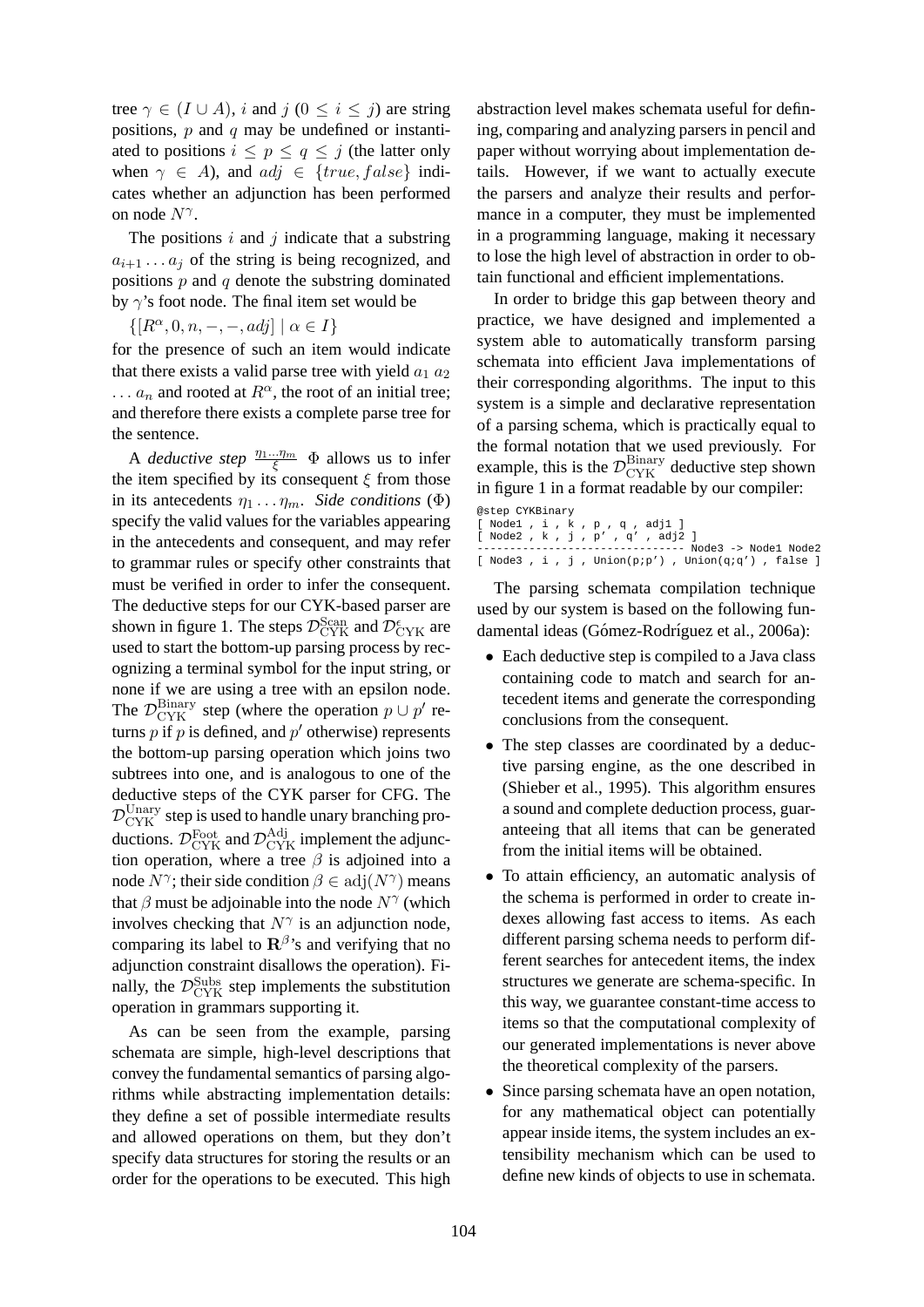$$
\mathcal{D}_{\text{CYK}}^{\text{Scan}} = \frac{[a, i, i+1]}{[N^{\gamma}, i, i+1| -, - | \text{false}]} \quad a = \text{label}(N^{\gamma}) \qquad \mathcal{D}_{\text{CYK}}^{\epsilon} = \frac{[N^{\gamma}, i, i| -, - | \text{false}]}{[N^{\gamma}, i, i| -, - | \text{false}]} \quad \epsilon = \text{label}(N^{\gamma})
$$
\n
$$
\mathcal{D}_{\text{CYK}}^{\text{Unary}} = \frac{[M^{\gamma}, i, j| p, q | \text{adj}]}{[N^{\gamma}, i, j| p, q] | \text{false}]} \quad N^{\gamma} \to M^{\gamma} \in \mathcal{P}(\gamma) \qquad \mathcal{D}_{\text{CYK}}^{\text{Binary}} = \frac{[P^{\gamma}, k, j| p', q | \text{adj}1]}{[N^{\gamma}, i, j| p \cup p', q \cup q' | \text{false}]} \quad N^{\gamma} \to M^{\gamma} P^{\gamma} \in \mathcal{P}(\gamma)
$$
\n
$$
\mathcal{D}_{\text{CYK}}^{\text{Root}} = \frac{[N^{\gamma}, i, j| p, q | \text{false}]}{[\mathbf{F}^{\beta}, i, j| i, j | \text{false}]} \quad \beta \in \text{adj}(N^{\gamma}) \qquad \mathcal{D}_{\text{CYK}}^{\text{Adj}} = \frac{[N^{\gamma}, i, j| p, q | \text{false}]}{[N^{\gamma}, i, j| p, q | \text{true}]} \quad \beta \in \text{adj}(N^{\gamma})
$$
\n
$$
\mathcal{D}_{\text{CYK}}^{\text{Subs}} = \frac{[\mathbf{R}^{\alpha}, i, j| -, - | \text{adj}]}{[N^{\gamma}, i, j| -, - | \text{false}]} \quad \alpha \in \text{subs}(N^{\gamma})
$$

Figure 1: A CYK-based parser for TAG.

# **2 Generating parsers for the XTAG grammar**

By using parsing schemata as the ones in (Alonso et al., 1999; Nederhof, 1999) as input to our system, we can easily obtain efficient implementations of several TAG parsing algorithms. In this section, we describe how we have dealt with the particular characteristics of the XTAG grammar in order to make it compatible with our generic compilation technique; and we also provide empirical results which allow us to compare the performance of several different TAG parsing algorithms in the practical case of the XTAG grammar. It shall be noted that similar comparisons have been made with smaller grammars, such as simplified subsets of the XTAG grammar, but not with the whole XTAG grammar with all its trees and feature structures. Therefore, our comparison provides valuable information about the behavior of various parsers on a complete, largescale natural language grammar. This behavior is very different from the one that can be observed on small grammars, since grammar size becomes a dominant factor in computational complexity when large grammars like the XTAG are used to parse relatively small natural language sentences (Gómez-Rodríguez et al., 2006b).

#### **2.1 Grammar conversion**

The first step we undertook in order to generate parsers for the XTAG grammar was a full conversion of the grammar to an XML-based format, a variant of the TAG markup language (TAGML). In this way we had the grammar in a well-defined format, easy to parse and modify. During this conversion, the trees' anchor nodes were duplicated in order to make our generic TAG parsers allow adjunctions on anchor nodes, which is allowed in the XTAG grammar.

#### **2.2 Feature structure unification**

Two strategies may be used in order to take unification into account in parsing: feature structures can be unified after parsing or during parsing. We have compared the two approaches for the XTAG grammar (see table 1), and the general conclusion is that unification during parsing performs better for most of the sentences, although its runtimes have a larger variance and it performs much worse for some particular cases.

In order to implement unification during parsing in our parsing schemata based system, we must extend our schemata in order to perform unification. This can be done in the following way:

- Items are extended so that they will hold a feature structure in addition to the rest of the information they include.
- We need to define two operations on feature structures: the unification operation and the "keep variables" operation. The "keep variables" operation is a transformation on feature structures that takes a feature structure as an argument, which may contain features, values, symbolic variables and associations between them, and returns a feature structure containing only the variable-value associations related to a given elementary tree, ignoring the variables and values not associated through these relations, and completely ignoring features.
- During the process of parsing, feature structures that refer to the same node, or to nodes that are taking part in a substitution or adjunction and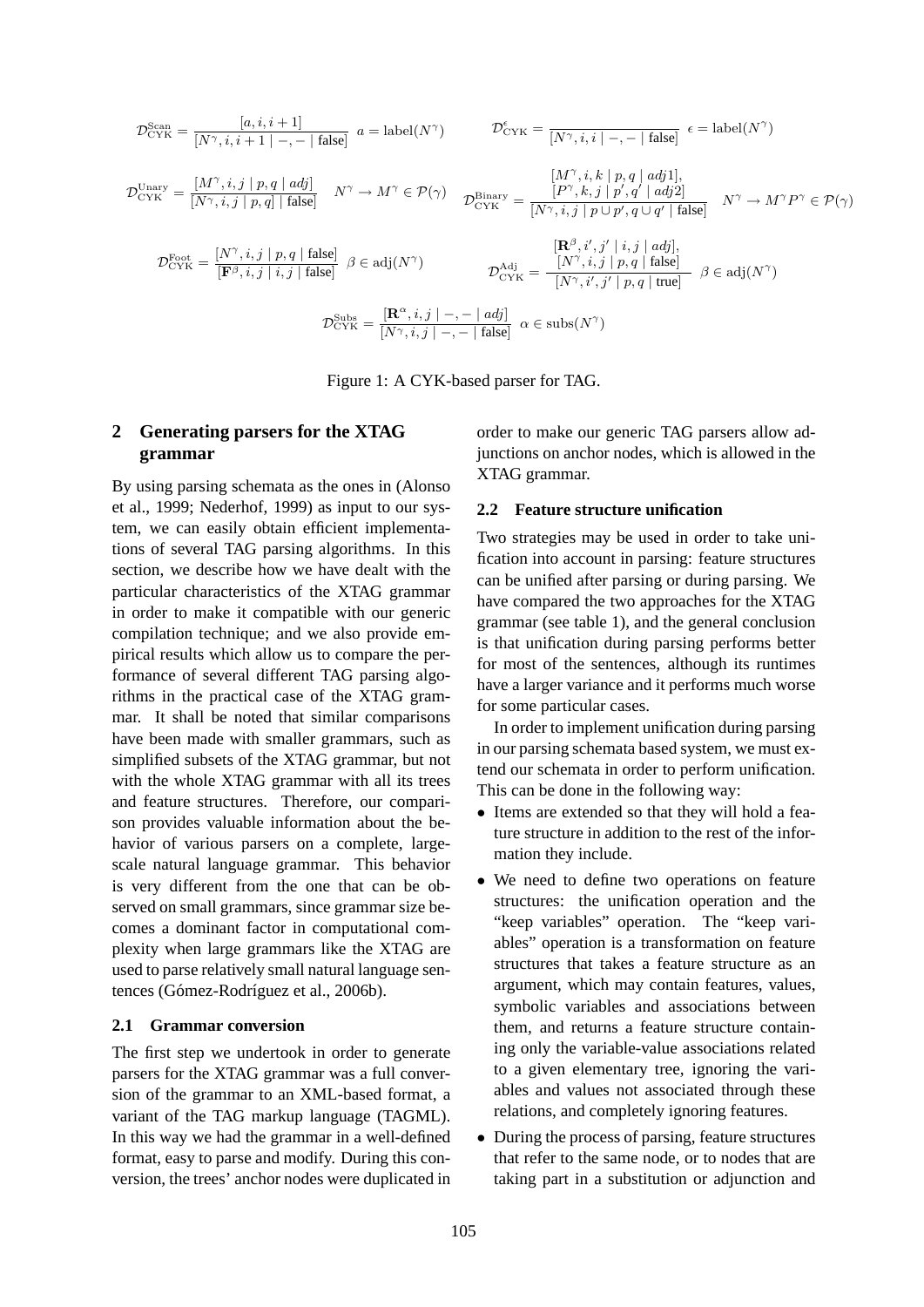| Strategy | Mean    | T. Mean 10% | T. Mean 20% | 1st Ouart. | Median | 3rd Ouart. | Std. Dev. | Wilcoxon |
|----------|---------|-------------|-------------|------------|--------|------------|-----------|----------|
| During   | 108,270 | 12.164      | 7.812       | .585       | 4.424  | 9.671      | 388.010   | 0.4545   |
| After    | 412.793 | 10.710      | 10.019      | 2.123      | 9.043  | 19,073     | 14.235    |          |

Table 1: Runtimes in ms of an Earley-based parser using two different unification strategies: unification during and after parsing. The following data are shown: mean, trimmed means (10 and 20%), quartiles, standard deviation, and p-value for the Wilcoxon paired signed rank test (the p-value of 0.4545 indicates that no statistically significant difference was found between the medians).

are going to collapse to a single node in the final parse tree, must be unified. For this to be done, the test that these nodes must unify is added as a side condition to the steps that must handle them, and the unification results are included in the item generated by the consequent. Of course, considerations about the different role of the top and bottom feature structures in adjunction and substitution must be taken into account when determining which feature structures must be unified.

- Feature structures in items must only hold variable-value associations for the symbolic variables appearing in the tree to which the structures refer, for these relationships hold the information that we need in order to propagate values according to the rules specified in the unification equations. Variable-value associations referring to different elementary trees are irrelevant when parsing a given tree, and feature-value and feature-variable associations are local to a node and can't be extrapolated to other nodes, so we won't propagate any of this information in items. However, it must be used locally for unification. Therefore, steps perform unification by using the information in their antecedent items and recovering complete feature structures associated to nodes directly from the grammar, and then use the "keep-variables" operation to remove the information that we don't need in the consequent item.
- In some algorithms, such as CYK, a single deductive step deals with several different elementary tree nodes that don't collapse into one in the final parse tree. In this case, several "keep variables" operations must be performed on each step execution, one for each of these nodes. If we just unified the information on all the nodes and called "keep variables" at the end, we could propagate information incorrectly.

• In Earley-type algorithms, we must take a decision about how predictor steps handle feature structures. Two options are possible: one is propagating the feature structure in the antecedent item to the consequent, and the other is discarding the feature structure and generating a consequent whose associated feature structure is empty. The first option has the advantage that violations of unification constraints are detected earlier, thus avoiding the generation of some items. However, in scenarios where a predictor is applied to several items differing only in their associated feature structures, this approach generates several different items while the discarding approach collapses them into a single consequent item. Moreover, the propagating approach favors the appearance of items with more complex feature structures, thus making unification operations slower. In practice, for XTAG we have found that these drawbacks of propagating the structures overcome the advantages, especially in complex sentences, where the discarding approach performs much better.

# **2.3 Tree filtering**

The full XTAG English grammar contains thousands of elementary trees, so performance is not good if we use the whole grammar to parse each sentence. Tree selection filters (Schabes and Joshi, 1991) are used to select a subset of the grammar, discarding the trees which are known not to be useful given the words in the input sentence.

To emulate this functionality in our parsing schema-based system, we have used its extensibility mechanism to define a function *Selects* $tree(a,T)$  that returns  $true$  if the terminal symbol  $a$ selects the tree *T*. The implementation of this function is a Java method that looks for this information in XTAG's syntactic database. Then the function is inserted in a filtering step on our schemata: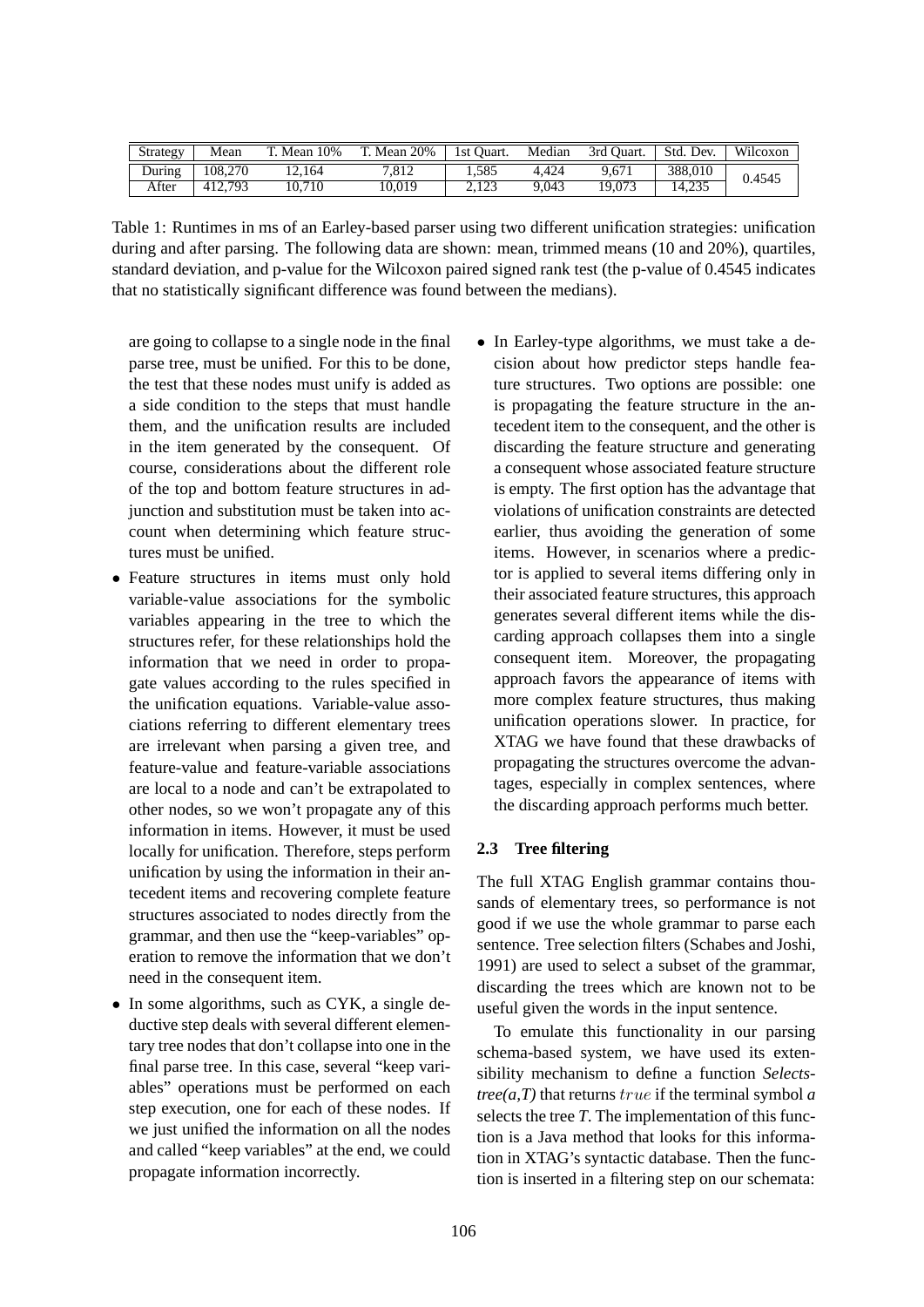$$
\frac{[a,i,j]}{[Selected,\alpha]} \text{ alpha} \in Trees/\text{SELECTS-Tree}(A;\alpha)
$$

The presence of an item of the form  $[Selected, \alpha]$  indicates that the tree  $\alpha$  has been selected by the filter and can be used for parsing. In order for the filter to take effect, we add  $[Selected, \alpha]$  as an antecedent to every step in our schemata introducing a new tree  $\alpha$  into the parse (such as initters, substitution and adjoining steps). In this way we guarantee that no trees that don't pass the filter will be used for parsing.

# **3 Comparing several parsers for the XTAG grammar**

In this section, we make a comparison of several different TAG parsing algorithms — the CYKbased algorithm described at (Vijay-Shanker and Joshi, 1985), Earley-based algorithms with (Alonso et al., 1999) and without (Schabes, 1994) the valid prefix property (VPP), and Nederhof's algorithm (Nederhof, 1999) — on the XTAG English grammar (release 2.24.2001), by using our system and the ideas we have explained. The schemata for these algorithms without unification support can be found at (Alonso et al., 1999). These schemata were extended as described in the previous sections, and used as input to our system which generated their corresponding parsers. These parsers were then run on the test sentences shown in table 2, obtaining the performance measures (in terms of runtime and amount of items generated) that can be seen in table 3. Note that the sentences are ordered by minimal runtime.

As we can see, the execution times are not as good as the ones we would obtain if we used Sarkar's XTAG distribution parser written in C (Sarkar, 2000). This is not surprising, since our parsers have been generated by a generic tool without knowledge of the grammar, while the XTAG parser has been designed specifically for optimal performance in this grammar and uses additional information (such as tree usage frequency data from several corpora, see (XTAG, 2001)).

However, our comparison allows us to draw conclusions about which parsing algorithms are better suited for the XTAG grammar. In terms of memory usage, CYK is the clear winner, since it clearly generates less items than the other algorithms, and a CYK item doesn't take up more memory than an Earley item.

On the other hand, if we compare execution times, there is not a single best algorithm, since the performance results depend on the size and complexity of the sentences. The Earley-based algorithm with the VPP is the fastest for the first, "easier" sentences, but CYK gives the best results for the more complex sentences. In the middle of the two, there are some sentences where the best performance is achieved by the variant of Earley that doesn't verify the valid prefix property. Therefore, in practical cases, we should take into account the most likely kind of sentences that will be passed to the parser in order to select the best algorithm.

Nederhof's algorithm is always the one with the slowest execution time, in spite of being an improvement of the VPP Earley parser that reduces worst-case time complexity. This is probably because, when extending the Nederhof schema in order to support feature structure unification, we get a schema that needs more unification operations than Earley's and has to use items that store several feature structures. Nederhof's algorithm would probably perform better in relation to the others if we had used the strategy of parsing without feature structures and then performing unification on the output parse forest.

# **4 Conclusions**

A generic system that generates parsers from algebraic specifications (parsing schemata) has been applied to the particular case of the XTAG grammar. In order to be able to generate XTAG parsers, some transformations were made to the grammar, and TAG parsing schemata were extended with feature structure unification support and a simple tree filtering mechanism.

The generated implementations allow us to compare the performance of different TAG parsers when working with a large-scale grammar, the XTAG English grammar. In this paper, we have shown the results for four algorithms: a CYKbased algorithm, Earley-based algorithms with and without the VPP, and Nederhof's algorithm. The result shows that the CYK-based parser is the least memory-consuming algorithm. By measuring execution time, we find that CYK is the fastest algorithm for the most complex sentences, but the Earley-based algorithm with the VPP is the fastest for simpler cases. Therefore, when choosing a parser for a practical application, we should take